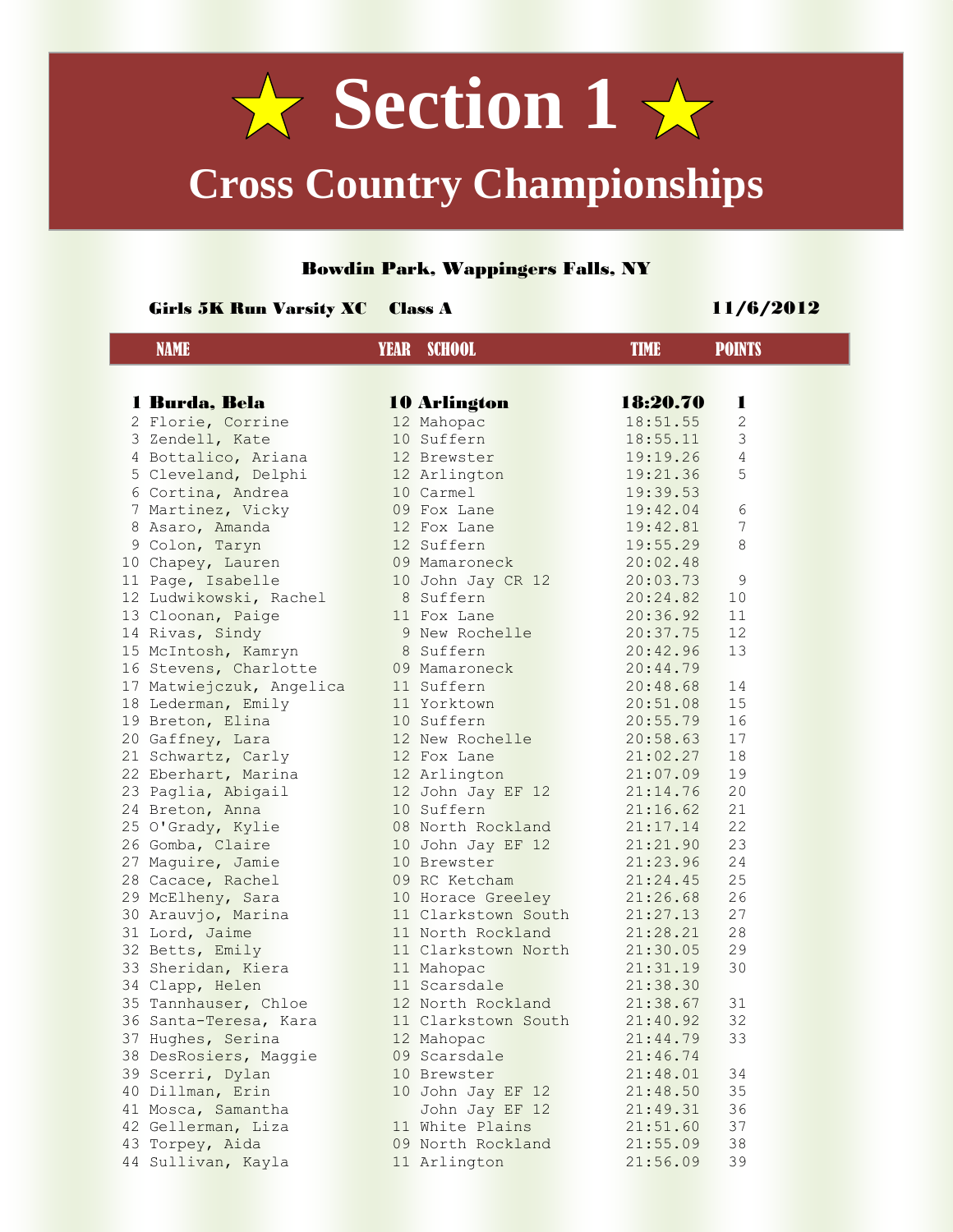45 McNerney, Clare 10 Carmel 21:59.67 46 Longarino, Kelly 11 Clarkstown South 22:01.22 40 47 Camp, Natalie 11 Yorktown 22:04.70 41 48 Himel, Cari 09 Horace Greeley 22:06.79 42 49 Sillcocks, Elizabeth 12 Lakeland/Panas 22:11.87 43 50 Rokicsak, Samantha 11 Clarkstown South 22:13.73 44 51 Sorna, Andrea 10 Arlington 22:16.20 45 52 Salvesen, Katari 11 Clarkstown South 22:20.14 46 53 Nagpual, Suncim 09 Lakeland/Panas 22:21.45 47 54 O'Grady, Kaitlyn 12 North Rockland 22:22.13 48 55 Dibari, Kristen 10 North Rockland 22:26.63 49 56 Lafortezza, Isabel 10 Horace Greeley 22:30.00 50 57 Newman, Grace 10 John Jay CR 12 22:30.96 51 58 Keating, Dylan 11 New Rochelle 22:32.15 52 59 O'Brien, Caroline 11 John Jay EF 12 22:34.31 53 60 Portante, Ariana 10 Brewster 22:37.13 54 61 Gaffney, Elena 10 New Rochelle 22:37.67 55 62 Herzog, Alex 12 Horace Greeley 22:40.25 56 63 Smith, Claire 07 Lakeland/Panas 22:44.11 57 64 Solender, Morgan 09 Scarsdale 22:46.20 65 Johnson, Jordan 11 John Jay CR 12 22:46.97 58 66 Apollo, Caitlin 11 New Rochelle 22:48.32 59 67 Mirchin, Samantha 09 Mahopac 22:48.74 60 68 Rosenberg, Kate 11 Horace Greeley 22:49.19 61 69 Augustensen, Alissa 10 John Jay CR 12 22:50.47 62 70 DeLapaz, Abigail 10 Arlington 22:51.45 63 71 Jacobsen, Nina 10 Brewster 22:55.39 64 72 Caso, Jessica 11 Arlington 22:55.88 65 73 Bautista, Maria 12 White Plains 22:56.36 66 74 Dery, Maddie 12 Mahopac 22:57.82 67 75 Maisel, Zoe 11 Clarkstown North 22:58.30 68 76 Winchell, Kate 11 Mahopac 22:59.11 69 77 Drouin, Amanda 11 RC Ketcham 23:00.25 70 78 Chizmadia, Jackie 11 North Rockland 23:06.45 71 79 Krasnow, Claudia 11 Fox Lane 23:19.37 72 80 Farrell, Brenna 10 Clarkstown South 23:23.67 73 81 Fortier, Julia 11 Horace Greeley 23:28.89 74 82 Birnbaum, Jessie 12 Lakeland/Panas 23:31.66 75 83 Parise, Caitlin 10 Brewster 23:34.89 76 84 Diedrick, Marissa 12 John Jay EF 12 23:39.26 77 85 Shaia, Maria **10 Horace Greeley** 23:42.60 78 86 Vitoltijevic, Natalie 11 Clarkstown North 23:45.65 79 87 Gisonni, Samantha 11 John Jay EF 12 23:47.35 80 88 Scerri, Samantha 10 Brewster 23:49.93 81 89 Bowman, Aly 10 Clarkstown South 23:59.36 82 90 Stec, Kristen Carmel 24:01.42 91 Meade, Haley 10 RC Ketcham 24:03.75 83 92 Dellicarri, Allison 12 Clarkstown North 24:05.51 84 93 Waite, Ayan 11 White Plains 24:06.45 85 94 Beck, Madeleine 10 White Plains 24:15.05 86 95 Okun, Rachel 11 White Plains 24:21.13 87 96 Peck, Grace 10 Fox Lane 24:29.24 88 97 Debellis, Samy 11 Yorktown 24:32.48 89 98 DiCapua, Daniela 10 Fox Lane 24:32.94 90 99 Moss, Cameron 10 John Jay CR 12 24:48.57 91 100 Sullivan, Devin 12 Clarkstown North 24:54.50 92 101 Bozentko, Amanda 11 Yorktown 24:56.41 93 102 Aiello, Jillian 09 Carmel 25:00.25 103 Green, Jenna 09 Yorktown 25:38.62 94 104 Green, Taliah 11 Lakeland/Panas 25:54.87 95 105 Smith, Alexandra 11 White Plains 26:08.13 96 106 Ibando, Stacy 12 New Rochelle 26:43.26 97 107 Thomasett, Genevieve 11 Lakeland/Panas 26:53.09 98